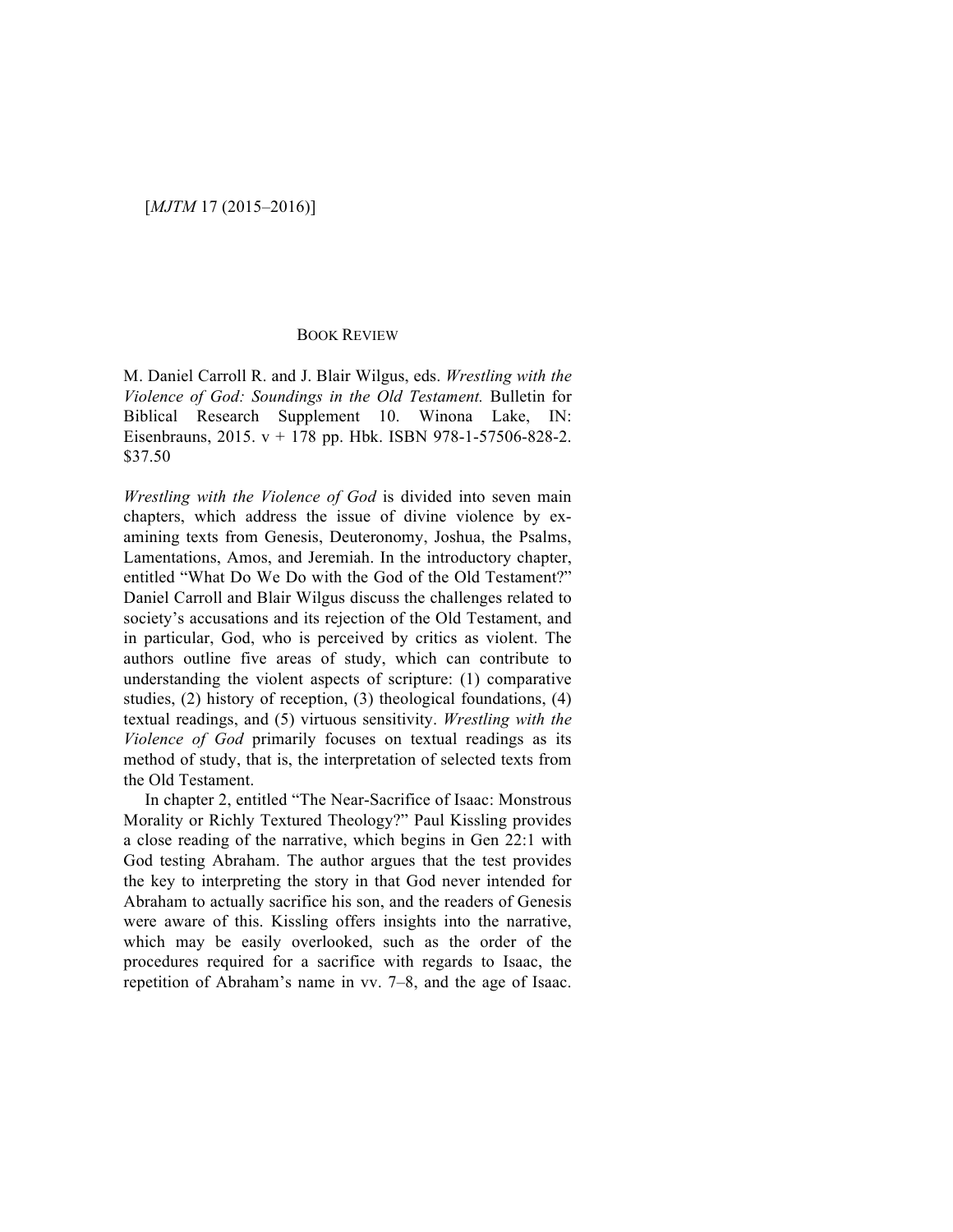## R2 *McMaster Journal of Theology and Ministry* 17

He also notes the absence of questions voiced at critical points in the narrative by Abraham when God instructs him to sacrifice his son, and by Isaac who does not question his father when he is bound.

In chapter 3, entitled, "How Can We Bless YHWH? Wrestling with Divine Violence in Deuteronomy," Daniel Block examines three aspects of violence which include types of divine violence (physical, emotional, psychological), targets of divine violence (both Israelites and Canaanites), and the motivation for divine violence (judgment of sin). In Block's section on God's motivation for violence against the Canaanites, he provides a good analysis of the concept of *ḥērem*, which, in Hebrew, means to devote something or someone to God for exclusive use by God; he notes that the *ḥērem* is limited in its application to the Canaanites until the conquest of the land was completed.

After the conclusion to the chapter, a postscript is included which begins with the statement, "[H]aving wrestled with the theme of divine violence in Deuteronomy, it strikes me that such a study should always be preceded by a study of divine grace in the book, not to evade or deny the painful reality, but to provide context for it" (50). Though the postscript is only a paragraph, it reads awkwardly in light of the content in the chapter and seems tacked on at the end. It would have been beneficial to place this paragraph in the introductory comments of the chapter, not only for ease of reading, but more importantly, to set the context in which to understand God's violence in Deuteronomy.

In chapter 4, entitled, "Taking the Land by Force: Divine Violence in Joshua," Hélène Dallaire provides a brief overview of some ancient interpretations of the conquest narrative by Irenaeus, Origen, Epiphanius, and Calvin, along with modern misinterpretations, which have justified the conquest of Native Americans. Dallaire presents and refutes scholarly views that attempt to justify the conquest narrative as a means to support Josiah's religious reforms that created a separation between the Israelites and the other nations. Dallaire then examines the concept of God as a divine warrior followed by the *ḥērem* in the last section of her chapter. She demonstrates how the concept of the *ḥērem* is present in the Moabite Stone, and selected passages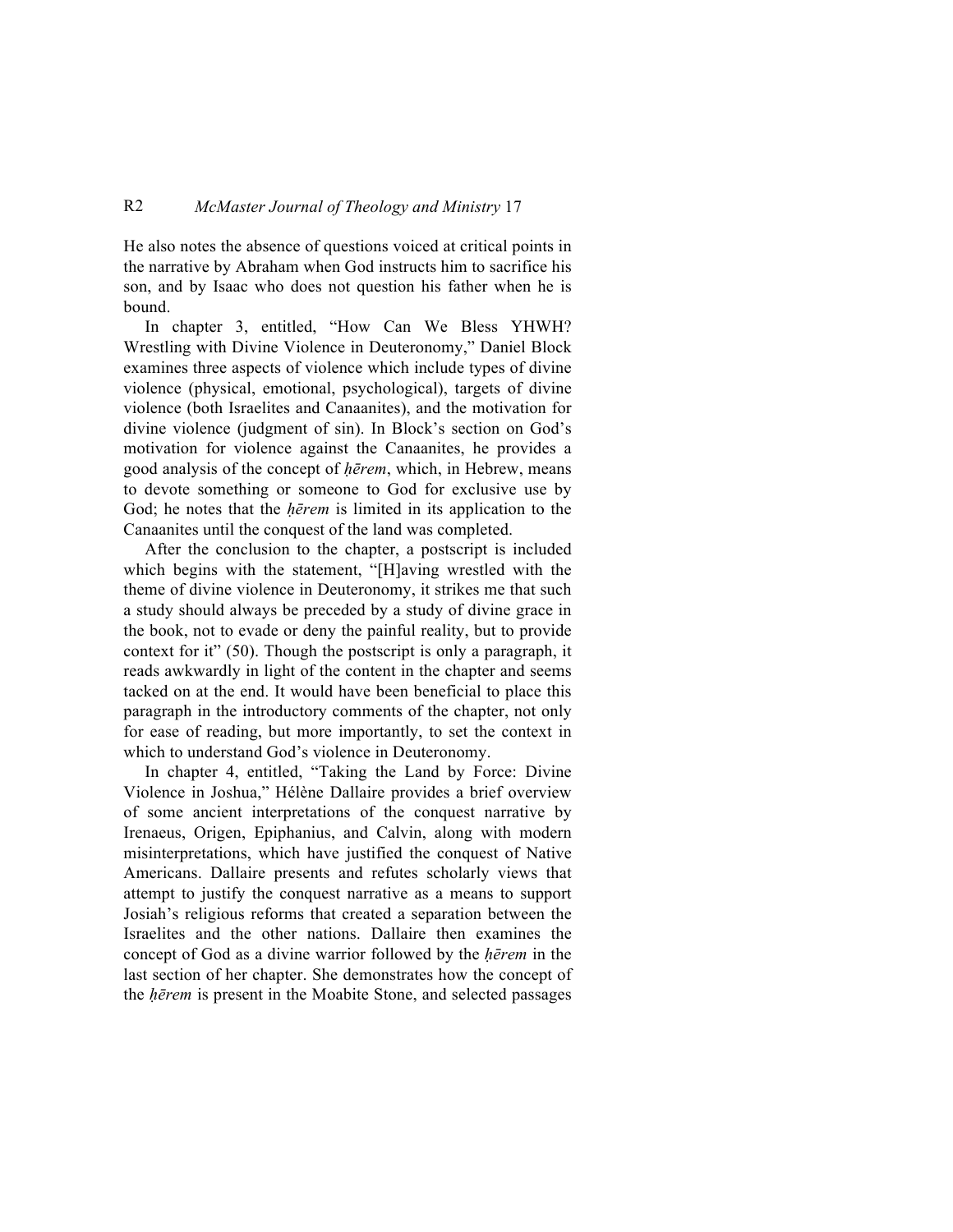from the books of Numbers and Deuteronomy. In this same section, Dallaire examines Jewish interpretations of the *ḥērem*, and briefly discusses the story of Rahab, which demonstrates that God did not intend to destroy all the Canaanites given that she was spared.

The last section in Dallaire's chapter is entitled "The Rhetoric of Violence in Joshua: The Ḥērem." One would expect that more content would be included from Joshua, but this section spans approximately one page and only focuses on Rahab and the spies. This section could have been expanded and have addressed important issues in the conquest narrative, such as Achan's disobedience with regards to the application of the *ḥērem* in the fall of Jericho and his family's subsequent destruction, the various applications of the *ḥērem* to Jericho and Ai, Hazor, other cities, and the cities of refuge which provide physical safety for people who unintentionally committed violence against others.

In Dallaire's concluding remarks on Joshua, she notes, "God cannot be understood solely through the narrative of scripture. The 'actual God' who transcends the pages of scripture must be encountered personally in order for one to think responsibly and rightly about God, and develop a sound theology" (73). For Christians, scripture is the primary means through which to learn about God's character and his actions in history. Since God's character does not change, we still encounter the same God today as revealed in scripture. Scripture is the basis upon which we can test various aspects of life, such as teachings about God and our spiritual experiences to determine if they are consistent with God's word. Dallaire's above statement may be construed as calling into question God's unchanging nature and diminishing the value of God's word by giving primacy to our experiences of God over and above Scripture's revelation. She is correct that we must "develop a sound theology" (73) that involves a careful and informed examination and interpretation of both the Old and the New Testament.

In chapter 5, entitled, "Cries of the Oppressed: Prayer and Violence in the Psalms," David Firth examines three aspects of violence in the Psalms: (1) violence in the context where the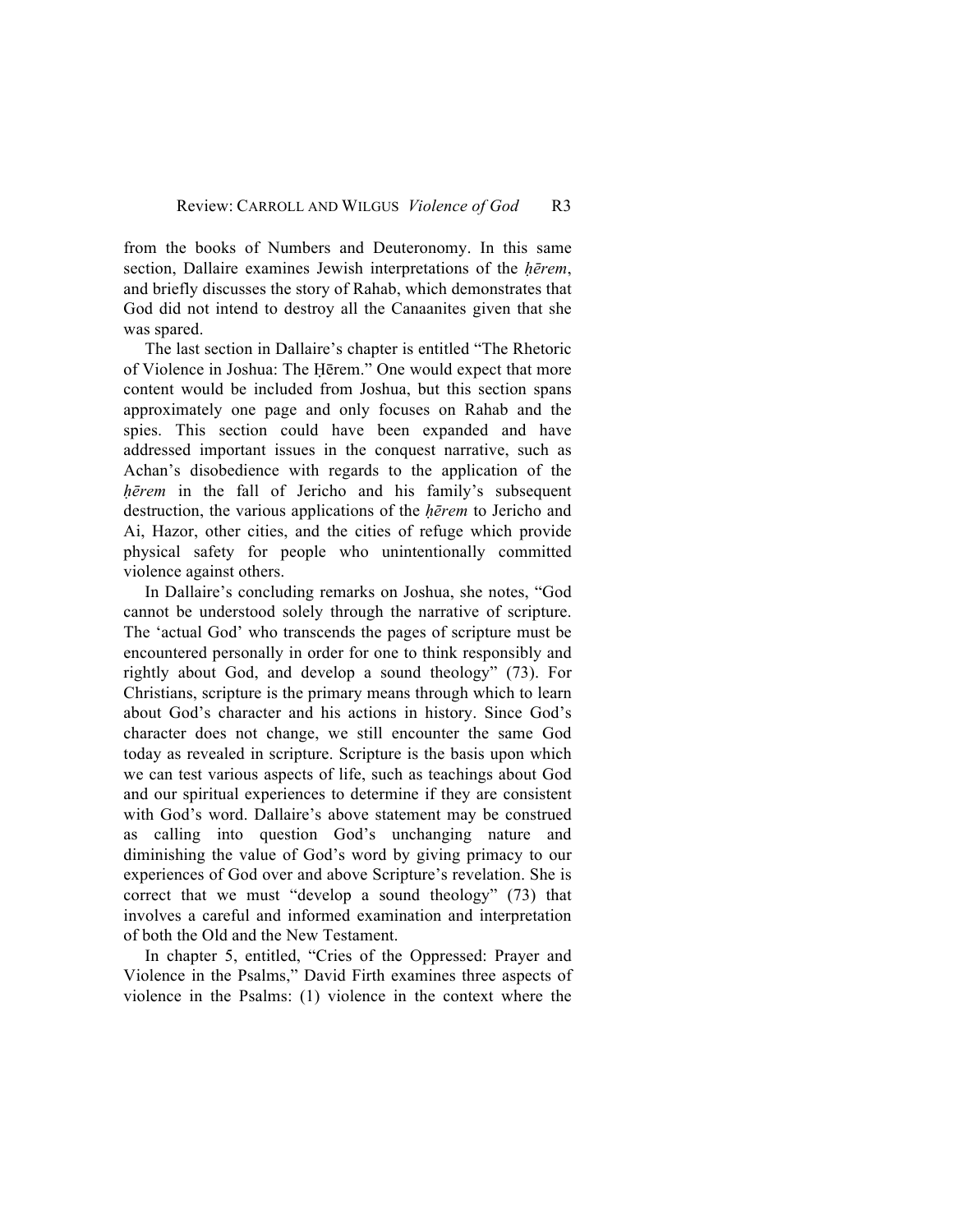## R4 *McMaster Journal of Theology and Ministry* 17

psalmist experiences physical, emotional and/or psychological violence at the hands of others, or structural violence which entails injustice towards the poor; (2) divine violence which is warranted in order to restore justice; and (3) divine violence which the psalmists request from God against their enemies. Firth examines individual and communal psalms and concludes that God's justice in the form of punishment is not uncontrolled but suitable for the crimes committed. The psalmists do not seek to implement violence themselves, but instead, request that God act in this manner on their behalf in the cause of justice.

In chapter 6, entitled, "Suffering Has Its Voice: Divine Violence, Pain, and Prayer in Lamentations," Heath Thomas identifies three forms of violence in Lamentations: (1) God is passive and does not intervene as Zion experiences violence from the enemy, (2) God is separated by distance from Jerusalem during a time when divine comfort is needed, and (3) God is present and actively involved in the violence which Jerusalem experiences. Thomas then examines how God's people respond to divine violence in Lamentations, specifically through prayer, which entails repentance and complaint. In some instances, the people's repentance leads to a reversal of God's judgment to salvation. However, in other instances, repentance does not lead to this change and results in prayers of complaints that are directed toward God.

In chapter 7, entitled, "'I Will Send Fire': Reflections on the Violence of God in Amos," Daniel Carroll offers four main suggestions for how to understand the various types of violence in Amos: (1) the oracles against the nations may have been reflective of how war was depicted in the culture and not necessarily how actual events occurred; (2) God responds to human violence with violence, but this violence is reflective of the crimes committed, and its purpose is to stop sin which was prevalent throughout Israel; (3) God's pathos is comprised of both mercy and wrath in that God is a judge who must judge sin, but at the same time, God does not receive enjoyment from the judgment he imposes upon people; and (4) God's judgment, though necessary, is not the final word as its purpose is restorative and salvific.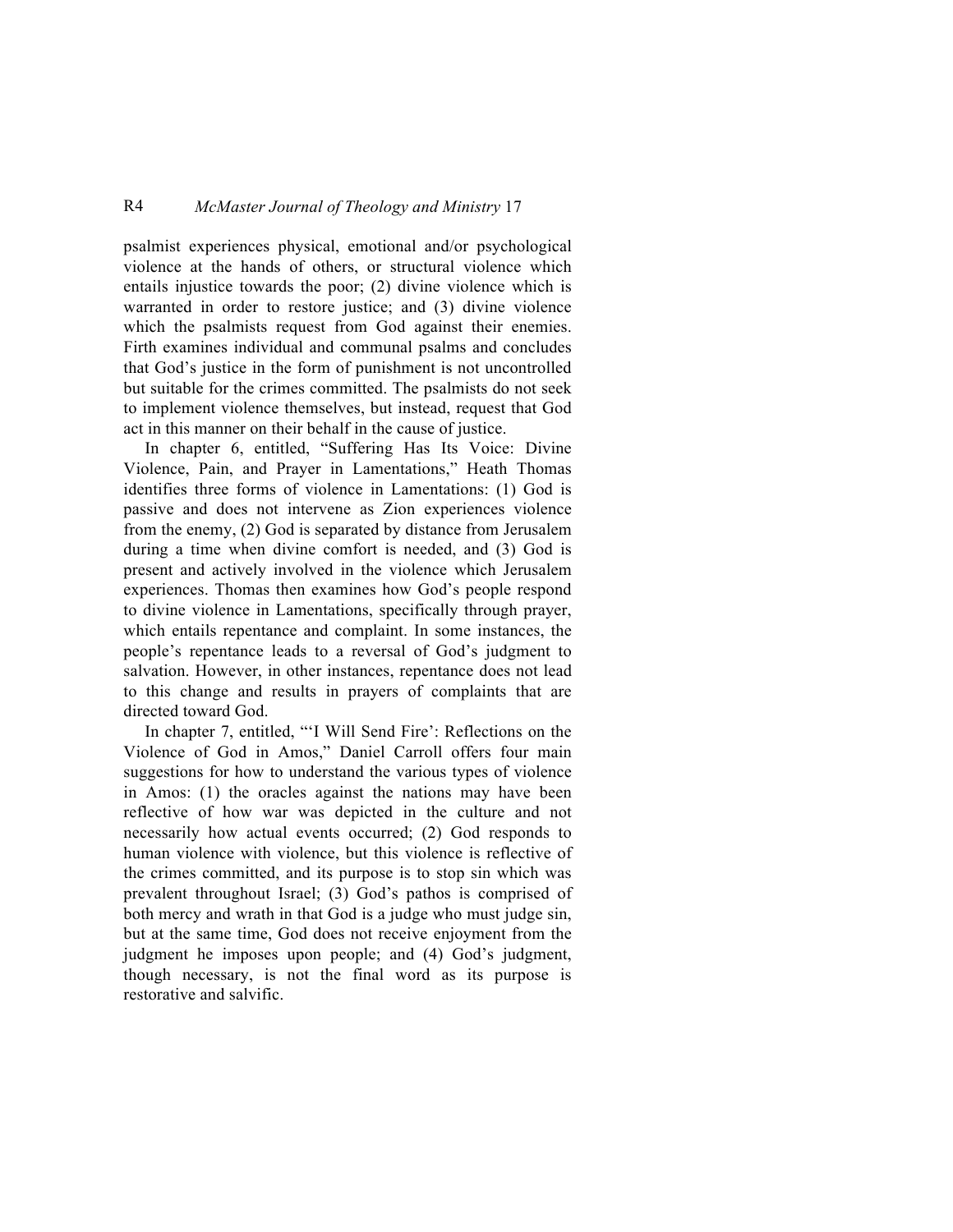In chapter 8, entitled, "Toward an End to Violence: Hearing Jeremiah," Elmer Martens focuses on demonstrating that though there are violent depictions in Jeremiah, the book also presents a future which is characterized by peace. Martens illustrates that God's anger occurs within the context of a relationship with his people who have broken the covenant and caused God pain and suffering. God must punish sin due to his nature, and though judgment is enacted through violence, the end result is reconciliation, which in Jeremiah is reflective of the new covenant. God is gracious and compassionate and desires intimacy with his people, which in the future will entail physical and spiritual restoration of the people. The chapter concludes by demonstrating that the depiction of God's love, and future peace and restoration, which occurs in the Book of Comfort in Jeremiah, is picked up in the New Testament where God is fully revealed through Christ.

In a section within Martens's chapter, entitled, "Portrayal of a God Who Loves: A Challenge to a Violent and Solely Retributive God," he argues that the book of Jeremiah is chiastic in structure and presents his outline which culminates in the middle (E) with the Book of Consolation. Martens only briefly describes two aspects of his chiasm, B and B', which focus on God's violence, and E, which focuses on God's love. He does not address the other aspects of the chiasm which include A, C, D, D', C', and A'. Martens argues that the chiastic structure of the book demonstrates that God's love outweighs his violence. Not only is the foundation of Martens argument based on the chiasm, which can be construed as circular in nature, but it is also weakened because his descriptions of each of the sections of the chiasm do not match each other, and he does not adequately defend his chiastic structure. Even though he footnotes one of his previous writings on this topic, it would have been helpful to provide further explanation for the reader.

Since *Wrestling with the Violence of God* is an edited volume, observations will be offered about the content and structure of the book to reveal some of its weaknesses. First, chapters written by Paul Kissling, Daniel Block, Hélène Dallaire, and Daniel Carroll engage to varying extents with ancient and/or modern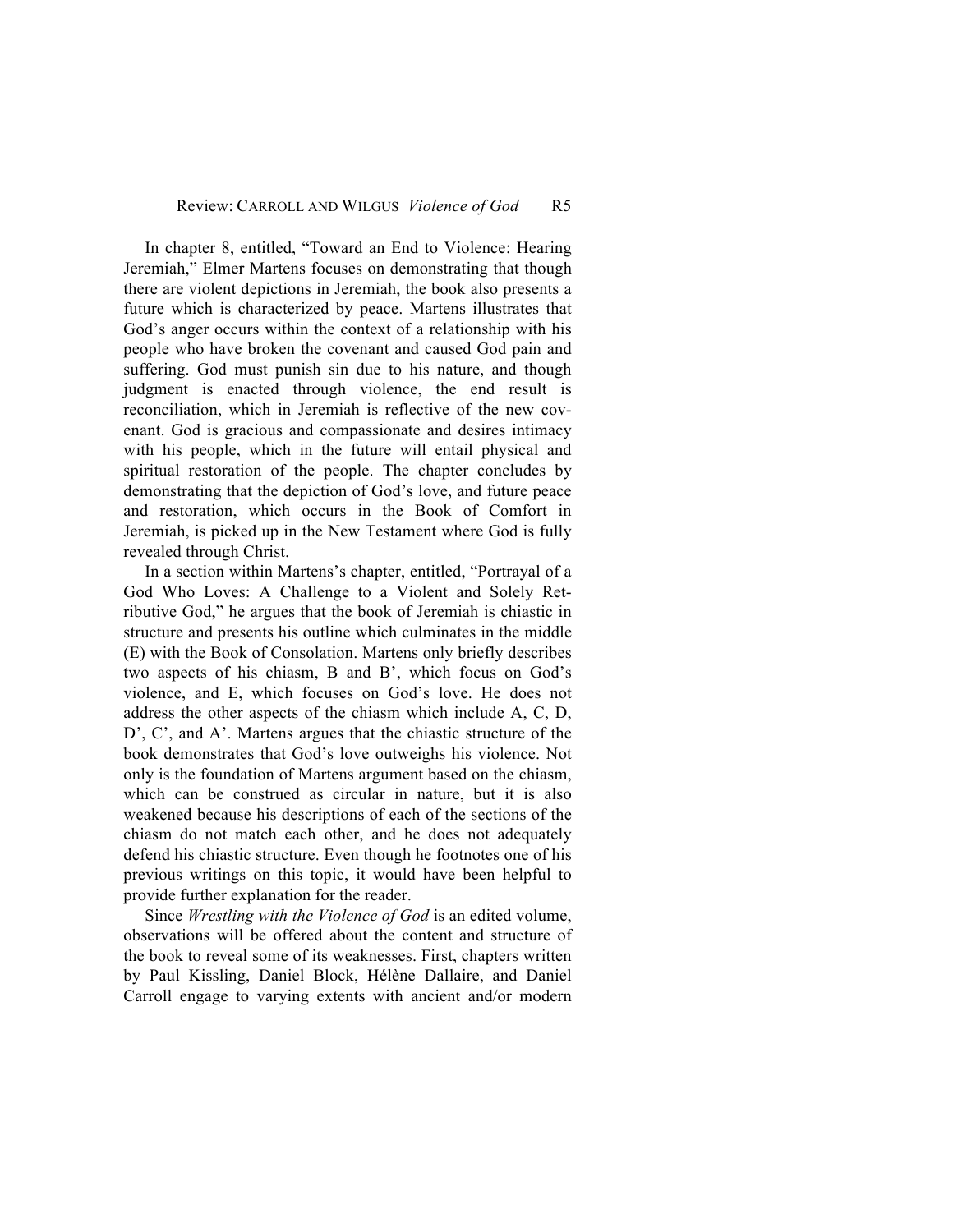## R6 *McMaster Journal of Theology and Ministry* 17

interpretations of their respective biblical books while David Firth, Heath Thomas, and Elmer Martens do not engage with these voices. These differences may be reflective of each individual scholar's interest, but as a reader, the diversity appears as a lack of uniformity in the volume.

Second, since the preface to the volume suggests that it is geared towards a wider audience than biblical scholars, some of the chapters that focus more on interpretations from the past may lose non-academic readers who may have more interest in the biblical texts themselves.

Third, with the exception of chapter 2, which focuses on the story of the sacrifice of Isaac, the remaining chapters focus on divine violence within the context of a biblical book. To maintain uniformity or consistency, a better approach may have been to have a chapter on divine violence in Genesis, which could include the story of Isaac.

Lastly, while this edited volume presents an array of views with regards to the violence of God, which may not be problematic for students and scholars, the diversity may not be as well suited for non-academic audiences. For example, in Carroll's examination of God's pathos in the book of Amos, he states, "the paradoxes within the person of God in the prophets are better understood not by pitting his mercy so starkly against his wrath, but by locating the mystery of the conjunction of Yahweh's compassion and anger of Yahweh in his *pathos*" (127). However, in the adjacent chapter, Martens offers a seemingly contradictory statement "[B]oth love and anger within God are realities. Of the two, love is the stronger and more defining" (144). A reader may potentially observe the diversity of scholarly opinions, such as these two noted above, leading to confusion and questioning which view to adopt, that is, does God's love trump his judgment or should they be held together equally?

Two observations are in order with regards to the structure of the book. First, the organization of the essays partially follows the Protestant canonical order of the books, that is, Genesis, Deuteronomy, Joshua, and the Psalms, respectively, but the remainder of the volume is not in chronological order, that is,